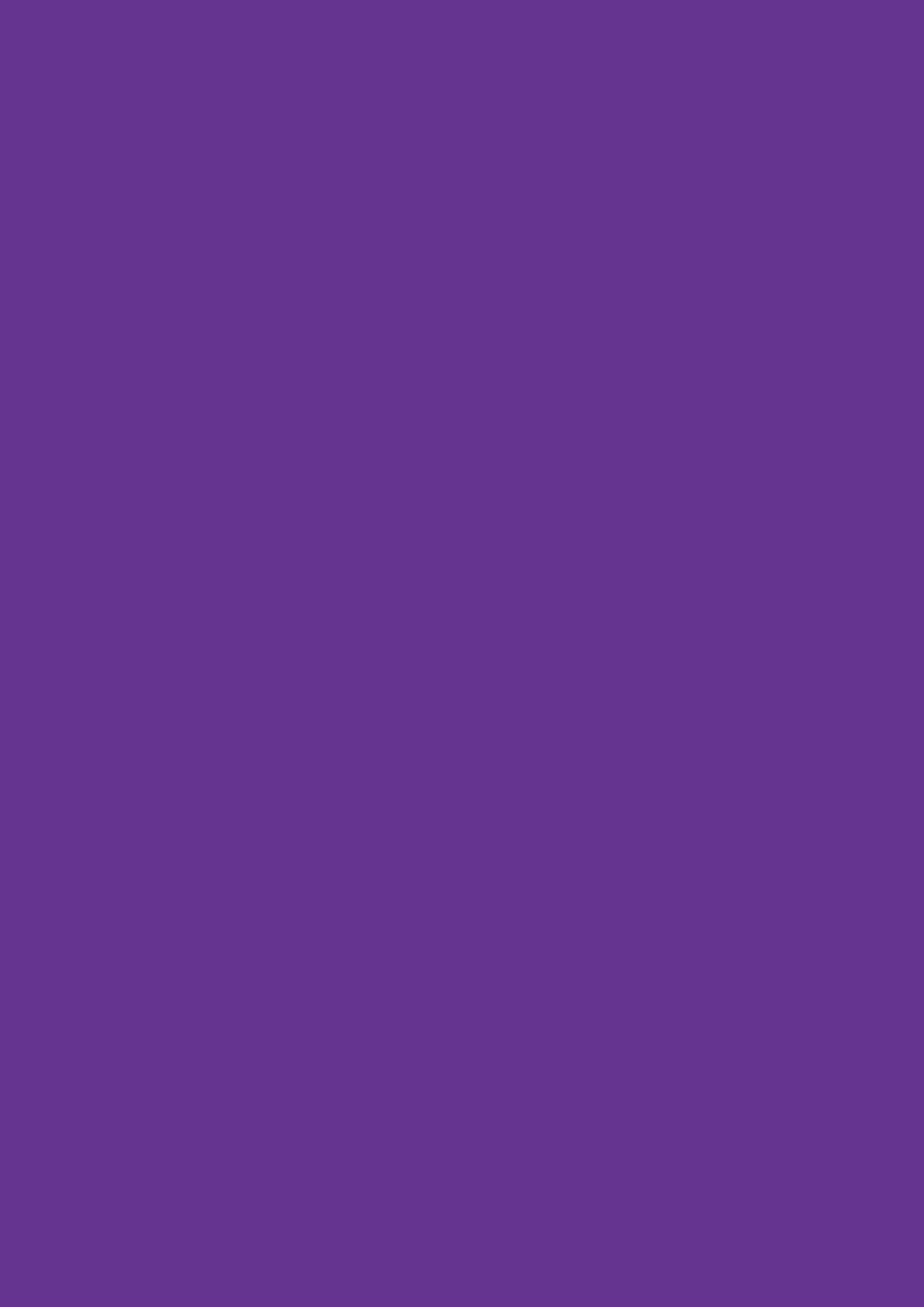

ÚDARÁS BROADCASTING<br>CRAOLACHÁIN AUTHORITY<br>NA hÉIREANN OF IRELAND

## **CONTENTS**

**FOREWARD** / 01

### **INTRODUCTION**

Legislative Basis / 03 The Objectives of this Code / 06 The Right to Complain / 07 How to Comply with the Code / 07 How to Make a Complaint  $\sqrt{27}$ How Complaints will be Assessed by the BAI / 08 Scope and Jurisdiction / 08 Effective Date / 08

#### **CODE OF PROGRAMME STANDARDS PRINCIPLES**

The Distinction between Harm and Offence / 09 Principle 1: Respect for Community Standards / 10 Principle 2: Importance of Context / 11 Principle 3: Protection from Harm / 13 Principle 4: Protection of Children / 15 Principle 5: Respect for Persons and Groups in Society / 16 Principle 6: Protection of the Public Interest / 17 Principle 7: Respect for Privacy / 18

#### **CONTACT**

2–5 Warrington Place, Dublin 2 Tel: + 353 1 644 1200 Email: info@bai.ie

facebook.com/BAIreland twitter.com/BAItweets ww.bai.ie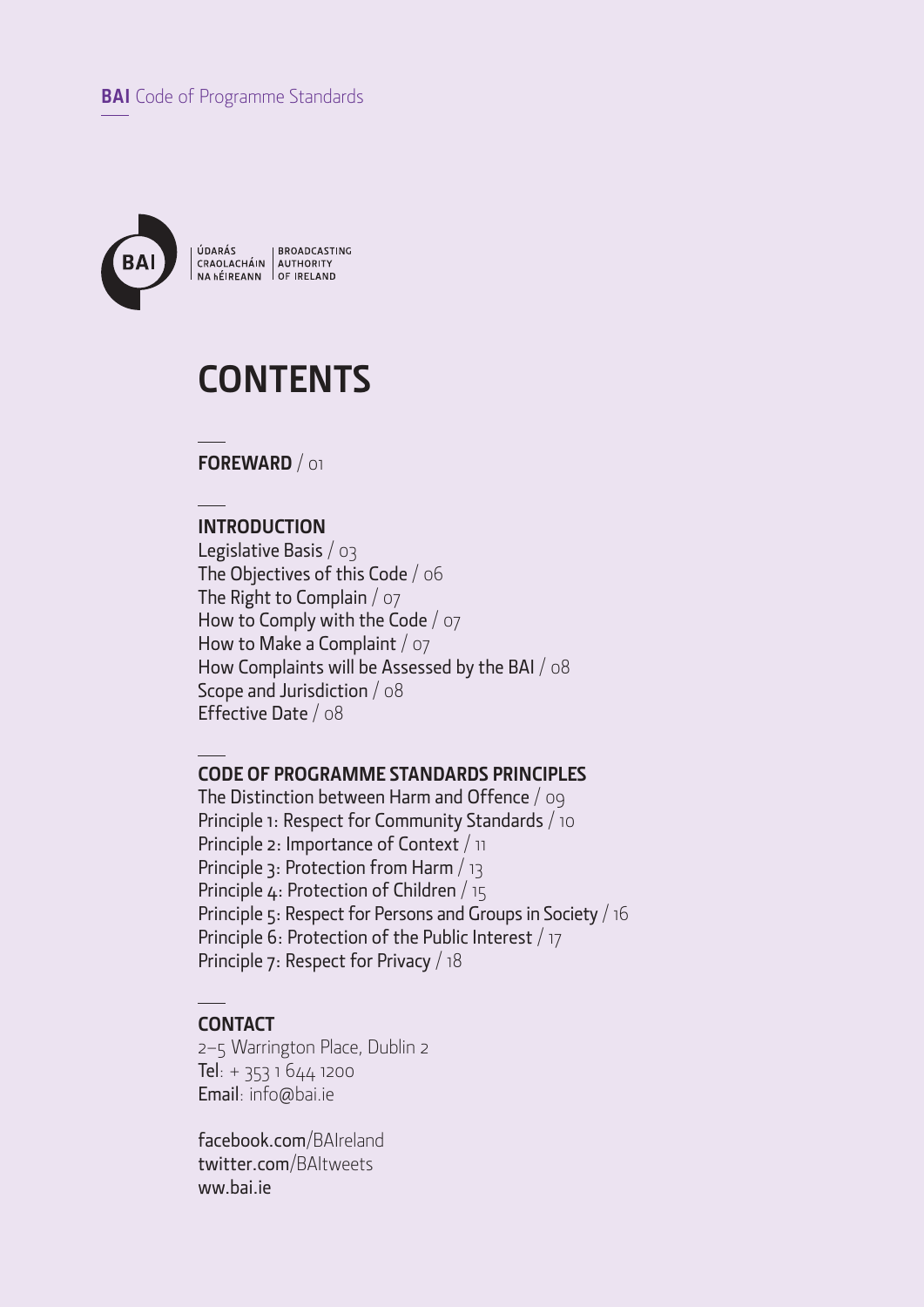## **FOREWORD**

Developing a Code of Programme Standards is a challenging task, not least because there is no absolute, universally shared sense of what standards are or should be observed. Moreover, there is the concern that such a code could become a litany of prohibitions that ultimately constrain effective broadcasting. And the concepts of harm and offence that are embedded in the legislation are complex, subtle and distinctly different one from the other.

But broadcasting is not a free for all. There are standards. There are lines that virtually all in the audience will not want to see crossed.

This Code, as the Broadcasting Authority of Ireland (BAI) sees it, is a service to broadcasters and audiences alike. It seeks to offer a framework that is set firmly within the statutory context that recognises the important service that broadcasting provides to the public that does not attempt to circumscribe the reasonable editorial freedom of any broadcaster. But it recognises also the entitlement of the audience to have its deeply held convictions respected, its complexity and diversity recognised and reflected and those who are vulnerable protected.

And it provides a yardstick against which the audience can evaluate broadcast output and a clear basis on which to found a complaint if it is believed that a broadcaster has failed to observe the requirements of the law or of this Code. It sets out, therefore, to provide clear principles that should be observed and a set

of requirements (not exhaustive) that must be discharged. Through these, broadcasters, listeners and viewers have a path clearly delineated.

Harm and offence are important issues for the law and they are complex issues for the regulator. It would be an unconscionable restriction on the freedom of expression and the vitality of broadcasting if nothing likely to offend anybody could ever be broadcast. But that is neither what the law requires, nor what this Code prescribes. Not only is there no right not to be offended, it will be unavoidable that a programme service that captures the full richness of life and that seeks to address the entire range of topics of concern to the audience will contain material which will be a source of offence to some. There is an obligation on broadcasters to be provocative and to contribute to the awareness that a society has of itself, of its dynamic and changing character and of its place in the modern world.

That is why this Code is not simply a list of prescriptions or prohibitions. It prefers to capture a sense of the appropriate than to seek agreement on what constitutes taste. It acknowledges the importance of tone and context in how an audience will respond to programmes. It knows that there are types of content that more typically offend but knows also that it is not necessarily helpful to attempt to have a static or pre-determined view of what taste will be at any given time.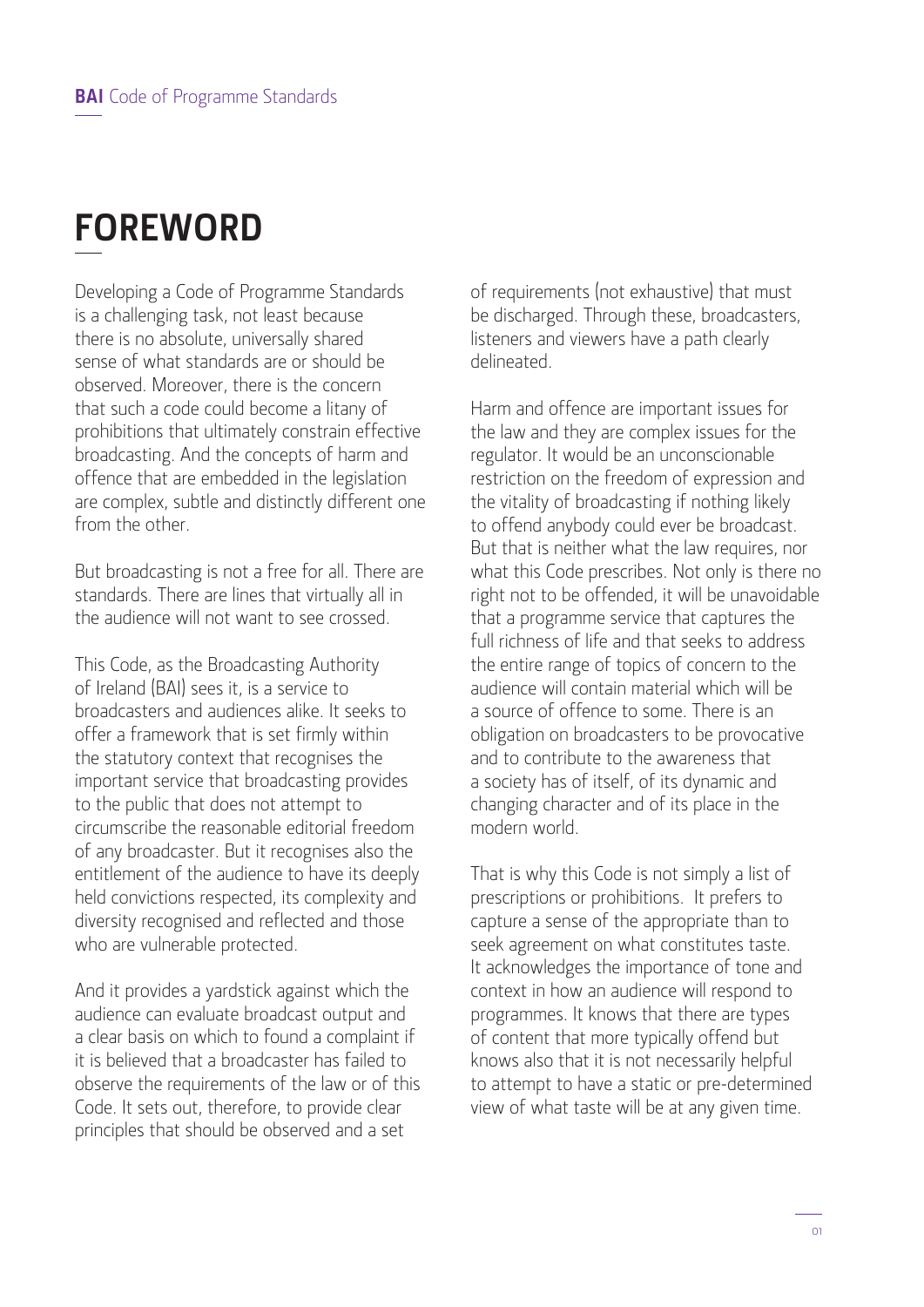Harm, however, as the Code outlines, is altogether different. It is right and proper to ensure that no one in the audience is harmed by what is broadcast. There is a right not to be harmed. The concerns of children are of serious significance in this context and are specifically noted in the Code, as in the Broadcasting Act 2009 ("the Act") and the Audiovisual Media Services Directive 2010/13/ EU ("the Directive").

The Act juxtaposes the portrayal of violence and sexual conduct in the same sentence. But that is not to establish a moral equivalence between them. Different judgments must be made in their regard.

There will be times when programme content will be perceived to cross a threshold of acceptability and where editorial intervention should prevent its transmission. The freedom of expression is not absolute and does not include the freedom to defame or unfairly to impugn the character and good name of individuals. Where such content is broadcast, it is important that redress is available. It is to be a source of that redress that the Compliance Committee, a statutory committee of the Authority, exists.

The public interest is of crucial concern to the Broadcasting Authority of Ireland. It is the foundation of much of what the law contains and of the BAI's approach to its work. But there can be circumstances in which that purpose can be invoked in ways that differ from our approach. It may be useful, therefore, to clarify what we mean. In this Code, the term public interest is used in a sense that facilitates and not one that

restricts. It connotes the genuine interests of citizens and others who live in this state; their capacity fully to understand the way in which public life is conducted; and their entitlement to the fullest range of information to assist them in the choices and decisions they will make in their lives and in the conduct of our democracy.

Much of what the Code provides is already reflected in the way responsible broadcasters approach their important work. In their exercise of their editorial judgments, for example, they will be sensitive to the values of the community; they will respect the watershed; they will appreciate the qualitatively different audience profile that is available during school holidays; and they will schedule sensitively. What the BAI hopes this Code will do is encourage the highest possible standards in the service provided to the audience and that its principles and linked requirements will both set the approach that broadcasters should take and offer reassurance to the audience that its interests are supported and protected.

Sorden

**Bob Collins** Chairperson (2009–2014) Broadcasting Authority of Ireland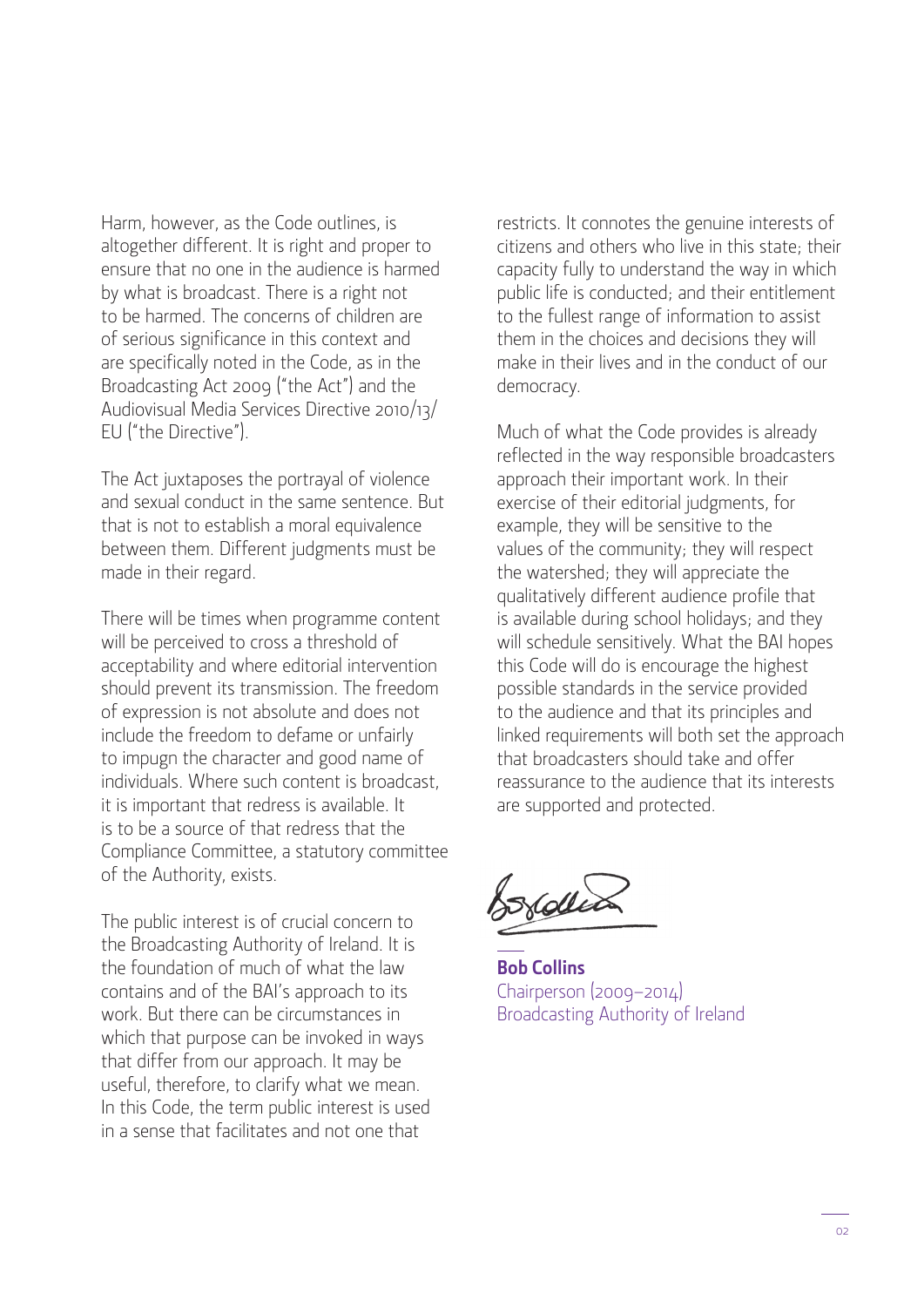## **INTRODUCTION**

## **LEGISLATIVE BASIS**

The Broadcasting Authority of Ireland ("BAI") prepares and publishes codes of practice for broadcasters, as required by law. This Code gives expression to the statute, specifically to the requirements of sections 42(2) (c), (d), (f), (i) and (j) of the Broadcasting Act 2009 ("the Act").

| <b>LEGISLATION</b> | <b>BROADCASTING CODES SHALL PROVIDE:</b>                                                                                                                                                                                                                                                                                                         | <b>BAI CODE</b>                                                                     |
|--------------------|--------------------------------------------------------------------------------------------------------------------------------------------------------------------------------------------------------------------------------------------------------------------------------------------------------------------------------------------------|-------------------------------------------------------------------------------------|
| Section $42(2)(a)$ | all news broadcast by a broadcaster is<br>reported and presented in an objective and<br>impartial manner and without any expression<br>of the broadcaster's own views,                                                                                                                                                                           | Code of Fairness,<br>Impartiality and<br>Objectivity in News<br>and Current Affairs |
| Section $42(2)(b)$ | the broadcast treatment of current affairs,<br>including matters which are either of public<br>controversy or the subject of current public<br>debate, is fair to all interests concerned and<br>that the broadcast matter is presented in an<br>objective and impartial manner and without<br>any expression of the broadcaster's own<br>views, | Code of Fairness,<br>Impartiality and<br>Objectivity in News<br>and Current Affairs |
| Section $42(2)(c)$ | anything being likely to promote or incite<br>to, crime, or as tending to undermine the<br>authority of the State, is not broadcast by a<br>broadcaster,                                                                                                                                                                                         | Code of Programme<br><b>Standards</b>                                               |
| Section $42(2)(d)$ | in programmes broadcast by a broadcaster,<br>and in the means employed to make such<br>programmes, the privacy of any individual is<br>not unreasonably encroached upon,                                                                                                                                                                         | Code of Programme<br><b>Standards</b>                                               |
|                    |                                                                                                                                                                                                                                                                                                                                                  |                                                                                     |

Cont.  $\rightarrow$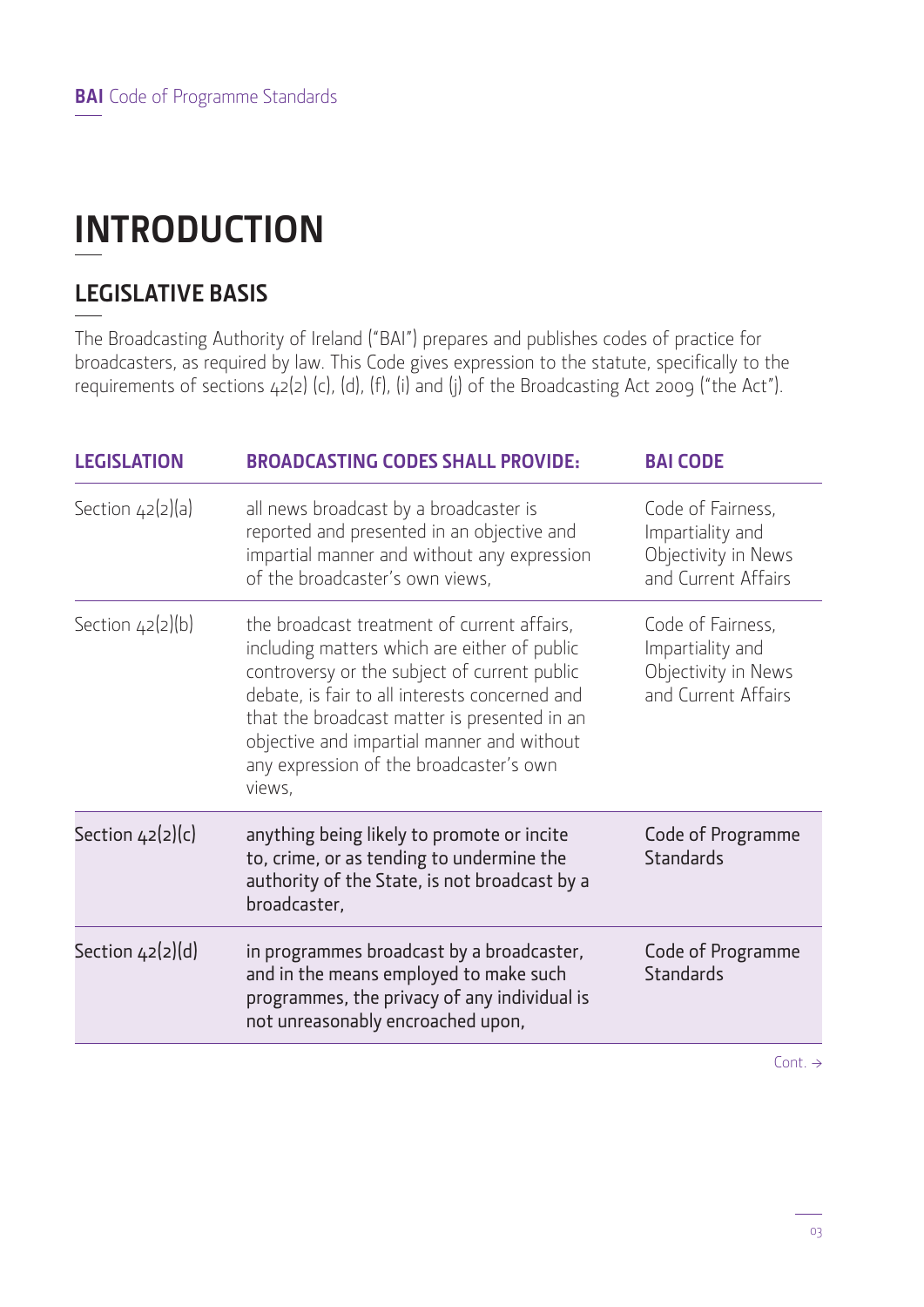| <b>LEGISLATION</b> | <b>BROADCASTING CODES SHALL PROVIDE:</b>                                                                                                                                                                                                                                                                                                                                                                                                                                                             | <b>BAI CODE</b>                                                                                                                 |
|--------------------|------------------------------------------------------------------------------------------------------------------------------------------------------------------------------------------------------------------------------------------------------------------------------------------------------------------------------------------------------------------------------------------------------------------------------------------------------------------------------------------------------|---------------------------------------------------------------------------------------------------------------------------------|
| Section $42(2)(e)$ | a broadcaster does not, in the allocation<br>of time for transmitting party political<br>broadcasts, give an unfair preference to any<br>political party,                                                                                                                                                                                                                                                                                                                                            | Code of Fairness,<br>Impartiality and<br>Objectivity in News<br>and Current Affairs<br>and Election and<br>Referenda Guidelines |
| Section $42(2)(f)$ | in respect of programme material broadcast<br>by a broadcaster that audiences are<br>protected from harmful or offensive<br>material, in particular, that programme<br>material in respect of the portrayal of<br>violence and sexual conduct, shall be<br>presented by a broadcaster -<br>(i) with due sensitivity to the convictions or<br>feelings of the audience, and<br>(ii) with due regard to the impact of such<br>programming on the physical, mental or<br>moral development of children, | Code of Programme<br><b>Standards</b>                                                                                           |
| Section $42(2)(g)$ | advertising, teleshopping material,<br>sponsorship and other forms of commercial<br>promotion employed in any broadcasting<br>service, in particular advertising and other<br>such activities which relate to matters likely<br>to be of direct or indirect interest to children,<br>must protect the interests of children having<br>particular regard to the general public health<br>interests of children,                                                                                       | Children's Commercial<br>Communications Code                                                                                    |
| Section $42(2)(h)$ | advertising, teleshopping material,<br>sponsorship and other forms of commercial<br>promotion employed in any broadcasting<br>service, other than advertising and other<br>activities as aforesaid falling within paragraph<br>(g), must protect the interests of the<br>audience,                                                                                                                                                                                                                   | General Commercial<br>Communications Code                                                                                       |

L.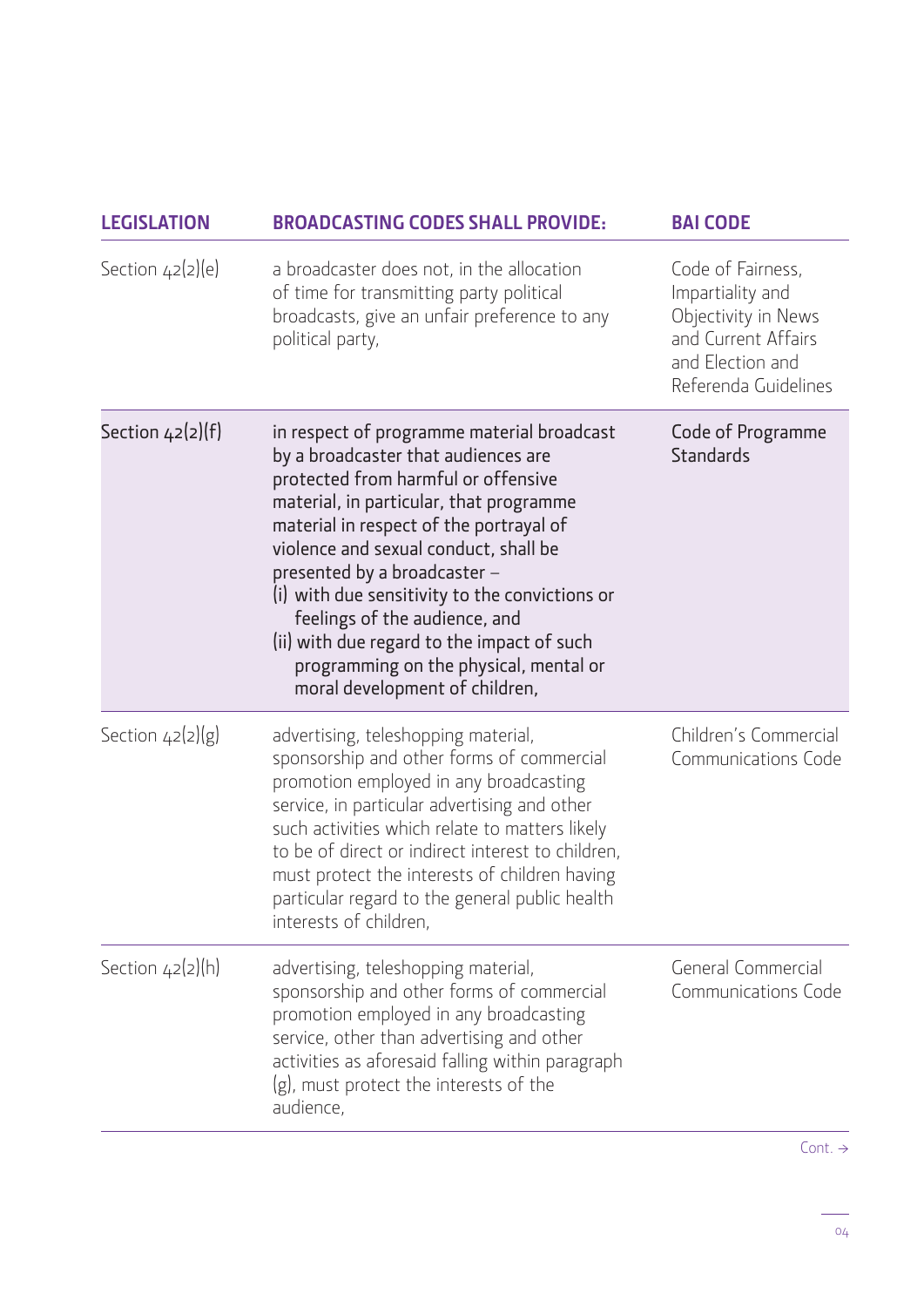**BAI** Code of Programme Standards

| <b>LEGISLATION</b> | <b>BROADCASTING CODES SHALL PROVIDE:</b>                                                                                                                                                           | <b>BAI CODE</b>                                                                                                                                                                   |
|--------------------|----------------------------------------------------------------------------------------------------------------------------------------------------------------------------------------------------|-----------------------------------------------------------------------------------------------------------------------------------------------------------------------------------|
| Section $42(2)(i)$ | the provision of a broadcasting service<br>which has, as one of its principal objectives,<br>the promotion of the interests of any<br>organisation, protects the interests of the<br>audience, and | Code of Programme<br><b>Standards</b>                                                                                                                                             |
| Section $42(2)(i)$ | for the matters to be provided for by<br>Chapters IIA, IV and V of the Council<br>Directive. <sup>1</sup>                                                                                          | Code of Programme<br>Standards, General<br>Commercial<br>Communications Code,<br>Children's Commercial<br>Communications<br>Code, BAI Rules<br>on Advertising and<br>Teleshopping |

<sup>1 &#</sup>x27;Council Directive' means Council Directive 89/552/EEC of 3 October 1989 on the co-ordination of certain provisions laid down by law, regulation or administrative action in Member States concerning the pursuit of television broadcasting activities as amended by Directive 97/36/EC of the European Parliament and of the Council of 30 June 1997 and by Directive 2007/65/EC of the European Parliament and of the Council of 11 December 2007. A simplified and codified version of these Directives was introduced in 2010: the Audiovisual Media Services Directive 2010/13/EU.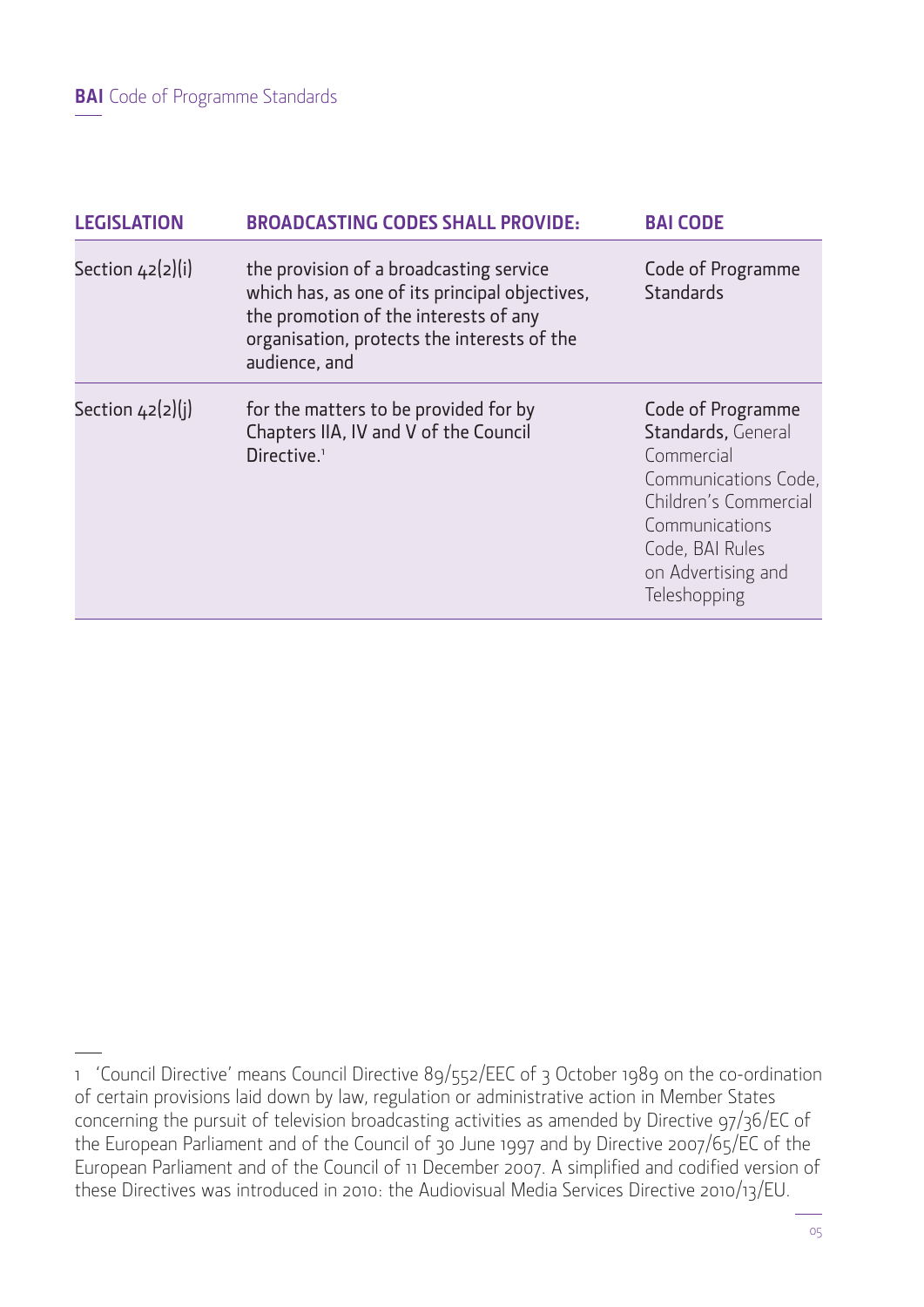In preparing or revising a broadcasting code, the Authority must have regard to each of the following matters, further to the provisions of Section  $42(3)$  of the Act:

- (a) the degree of harm or offence likely to be caused by the inclusion of any particular sort of material in programmes generally, or in programmes of a particular description,
- b) the likely size and composition of the potential audience for programmes included in television and sound broadcasting services generally, or in television and sound broadcasting services of a particular description,
- (c) the likely expectation of the audience as to the nature of a programme's content and the extent to which the nature of a programme's content can be brought to the attention of potential members of the audience,
- d) the likelihood of persons who are unaware of the nature of a programme's content being unintentionally exposed, by their own actions, to that content,
- (e) the desirability of securing that the content of a broadcasting service identifies when there is a change affecting the nature of the service that is being watched or listened to and, in particular, a change that is relevant to the application of the codes set under this section, and
- (f) the desirability of maintaining the independence of editorial control over programme content.

These statutory provisions are given practical effect in a number of codes operated by the BAI. The provisions highlighted in the above table are covered by this Code of Programme Standards. All of the BAI codes can be found at www.bai.ie.

## **THE OBJECTIVES OF THIS CODE**

- To promote responsible broadcasting in which access to information, entertainment and education and a range of views are enhanced and undue offence and harm are reduced.
- To acknowledge the diversity of tastes and interests that exist in contemporary Irish society and to encourage and facilitate broadcasting that caters for this diversity.
- To advise viewers and listeners on the standards they can expect from broadcasting services and to enable viewers and listeners to hold broadcasters to account in the event that they believe that a broadcaster has behaved irresponsibly.
- To provide guidance to broadcasters in relation to matters falling within the scope of the codes.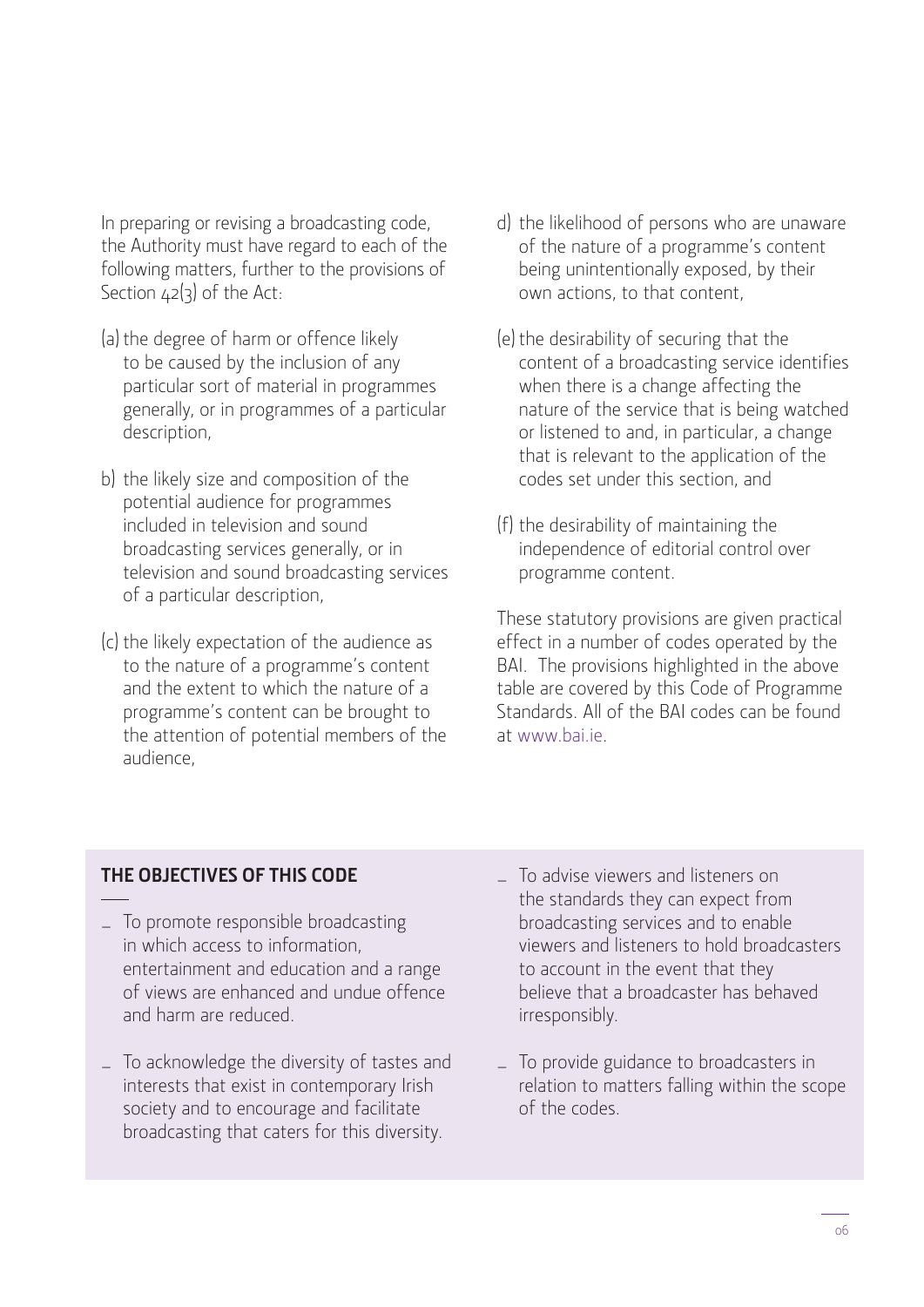## **THE RIGHT TO COMPLAIN**

The Code is intended to help viewers and listeners who believe that they have a legitimate complaint about a broadcast and who wish to make a complaint.

It explains how the BAI may assess a complaint. The intention is to make it as easy as possible to have your complaint considered.

## **HOW TO COMPLY WITH THIS CODE**

- Broadcasters are required to comply with all seven principles in this Code.
- The principles are indivisible, that is, all programme material must conform to all of the principles.
- Each principle has a list of non exhaustive requirements which broadcasters must discharge. These requirements help viewers and listeners to understand how the principle may be fulfilled.

## **HOW TO MAKE A COMPLAINT**

- Viewers and listeners who believe programme material has not complied with the principles and requirements of this Code are entitled to make a complaint. Complaints should be made, in the first instance, to the broadcaster.
- You should identify the relevant programme broadcast and explain what it is about the broadcast that has led you to make a complaint. It is important to set out clearly the grounds of your complaint or why you believe the programme material does not comply with one or more of the principles of this Code and/or the legislative provisions set out above.
- Your complaint should reference at least one of the principles.
- Each broadcaster is required to consider complaints in line with its Code of Practice for Complaints Handling and you should refer to the broadcaster's Code of Practice when making your complaint to the broadcaster. The Code of Practice should explain how a broadcaster will consider and assess your complaint.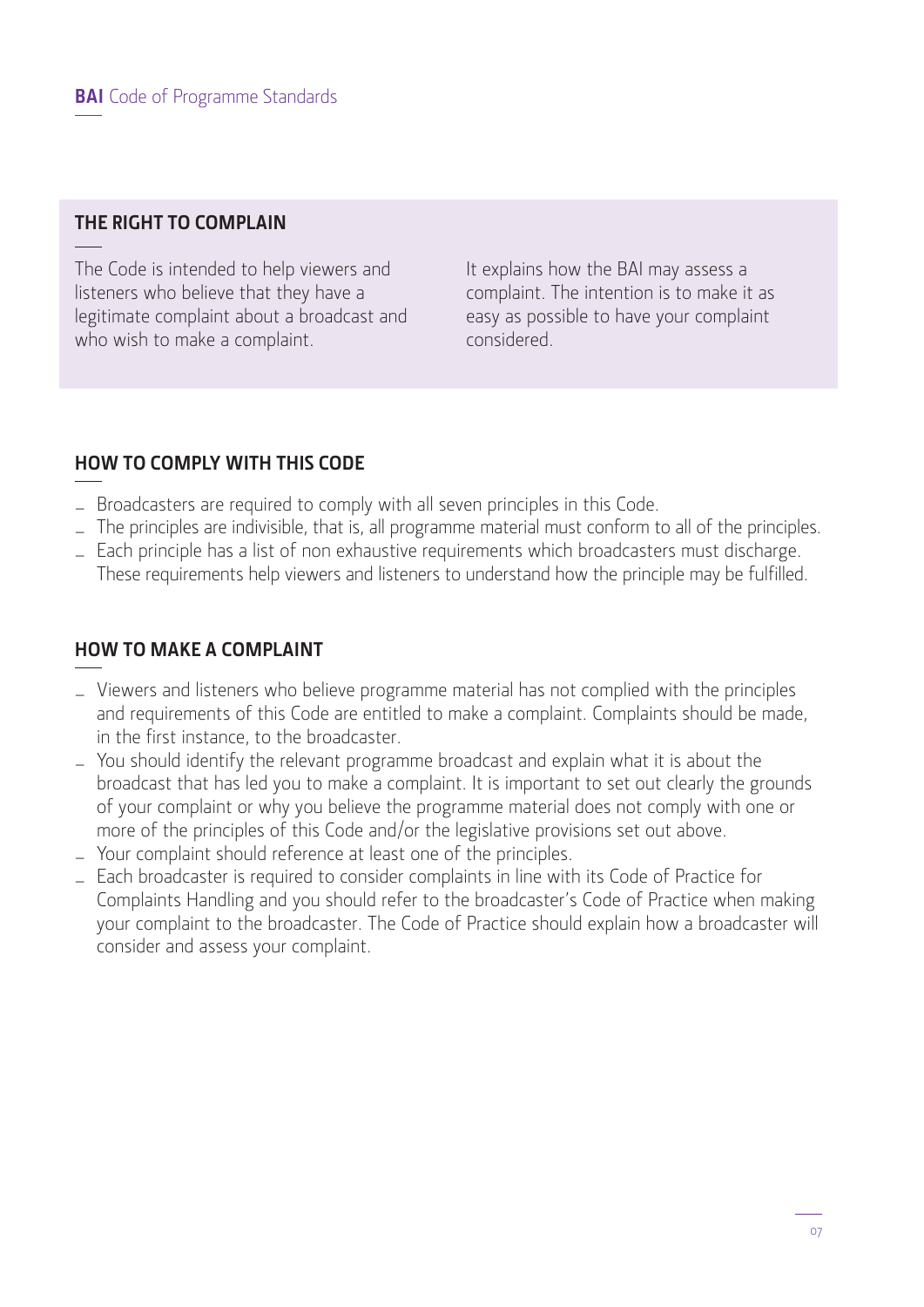## **HOW COMPLAINTS WILL BE ASSESSED BY THE BAI**

In circumstances where your complaint has not been responded to by the broadcaster or you are not satisfied with the response, you may refer your complaint to the BAI. The BAI will consider the programme material complained of in whole and in context with reference to:

- $-$  The matters identified in the complaint;
- The seven principles of this Code and the requirements of each of the principles;
- The provisions of the Broadcasting Act 2009;
- The provisions of the Audiovisual Media Services Directive 2010/13/EU; and,
- The procedures, practices and policies of the BAI.

The BAI will not carry out a separate or independent assessment outside of the matters raised in the complaint.

Further information on the complaints process can be found on the BAI's website www.bai.ie or by telephone on 01 6441200.

## **SCOPE AND JURISDICTION**

This Code shall apply to all programme material broadcast by broadcasters within the jurisdiction of Ireland. It does not apply to commercial communications, such as advertising, programme sponsorship or teleshopping or to complaints about fairness, objectivity and impartiality in news and current affairs content. It does not apply to other services commonly received in this State, but licensed in the United Kingdom or other jurisdictions.

The term 'broadcaster' is understood in the context of the definition provided in the Broadcasting Act 2009, which is as follows:

*"Broadcaster means a person who supplies a compilation of programme material for the purpose of its being transmitted, relayed or distributed as a broadcasting service (whether than person transmits, relays or distributes that material as such a service or not)."*

## **EFFECTIVE DATE**

This Code comes into effect on the 1st day of March 2015.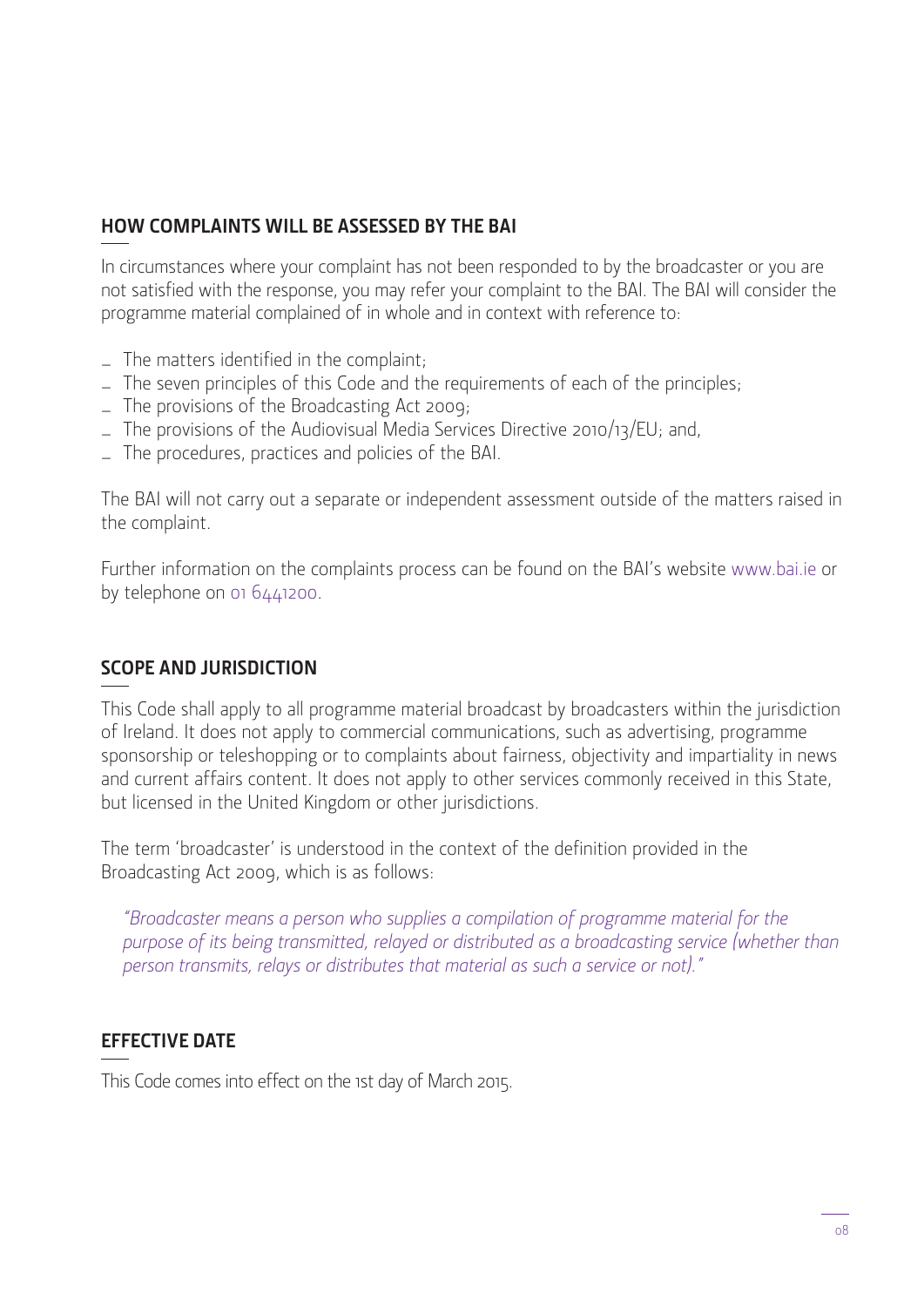## **CODE OF PROGRAMME STANDARDS PRINCIPLES**

There are seven guiding principles underpinning the Code of Programme Standards and against which all complaints will be assessed. These principles are:

- 1 RESPECT FOR COMMUNITY STANDARDS
- 2 IMPORTANCE OF CONTEXT
- **3 PROTECTION FROM HARM**
- 4 PROTECTION OF CHILDREN
- 5 RESPECT FOR PERSONS AND GROUPS IN SOCIETY
- 6 PROTECTION OF THE PUBLIC INTEREST
- 7 RESPECT FOR PRIVACY

## **THE DISTINCTION BETWEEN HARM AND OFFENCE**

In requiring the BAI to draw up this Code, the Act talks about harm and offence. There is an important distinction to be made between both. Those matters which cause offence can, and frequently do, differ from person to person and are largely subjective in their nature. Acknowledging this, there can be no guarantee that programme material will be free from offence. There is no right not to be offended and, for broadcasters, it is to be expected that, in fulfilling their duty to provide a diverse range of programming that caters to a diverse audience, there will be programming that causes offence to some members of the audience. The Code responds to offence in two ways. First, it aims to ensure that the viewer and listener are equipped with sufficient information to make an informed choice as to what they listen to or view. Broadcasters guide viewers and listeners by providing pre-warnings and by scheduling programming according to audience expectations of that type of content or of a particular channel or service. Second, the Code also guards against undue offence which is programme material that, taking into account contextual factors such as editorial justification and public interest, could still be regarded as having crossed a line that has resulted in the viewer or listener being unduly offended.

Harm is less subjective. It is something that is not as dependent on the subjective views that each person brings to programmes that they listen to or view. Harmful material is material that has an 'effect' - content that causes mental, psychological or physical harm. Individuals should not be harmed by programme material and the Code aims to prevent harm to viewers and listeners. While acknowledging that these are two distinct concepts, the Code also accepts that offence can become harmful in certain circumstances.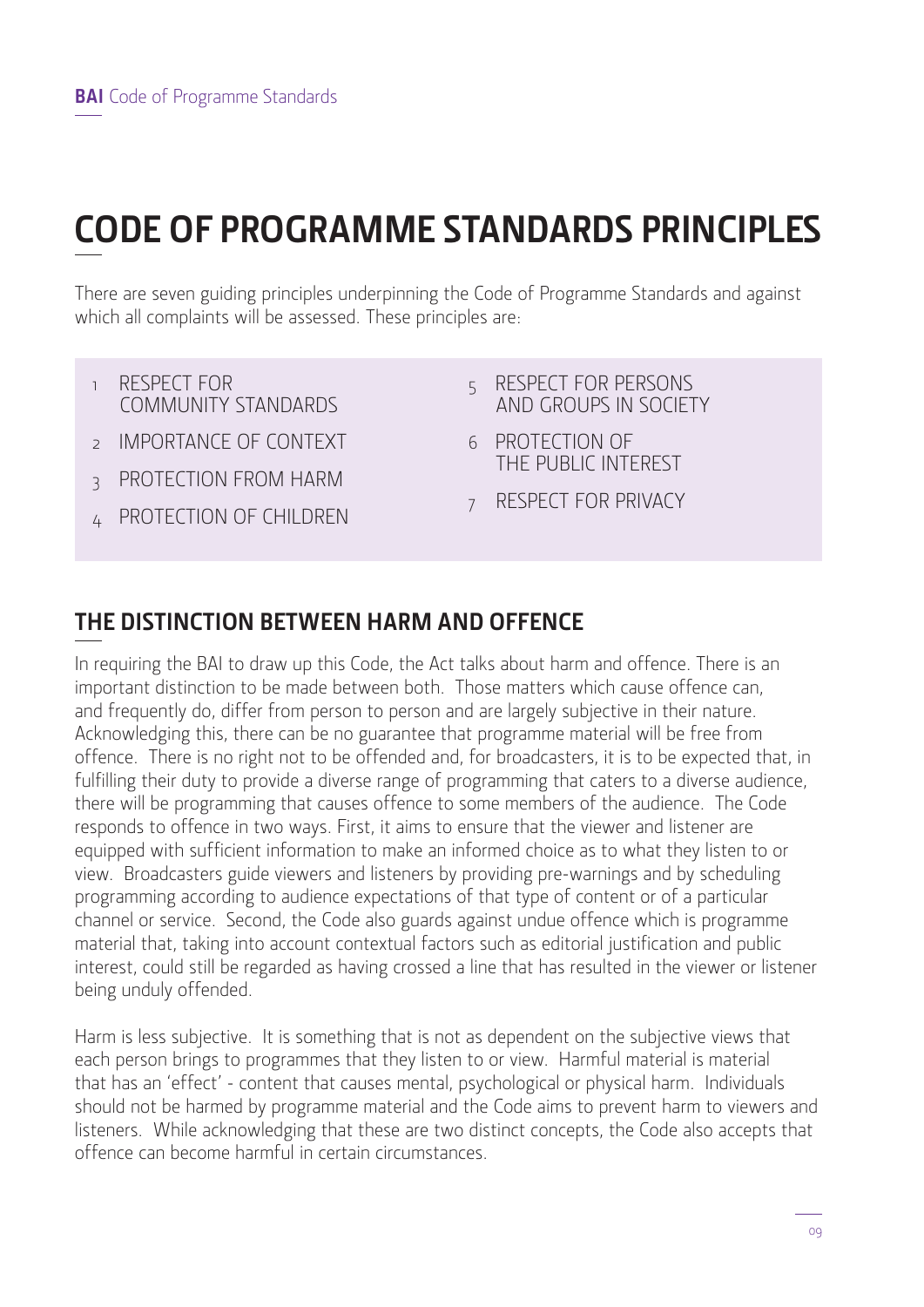## Principle 1 **RESPECT FOR COMMUNITY STANDARDS**

There are general community standards that broadcasters must take into account when making programmes. These standards relate to a range of issues covered in programme material, including attitudes to specific language terms, the use of violent imagery and sexual content. Broadcasters are required to consider these standards with reference to the other principles of this Code. This principle recognises that such standards are ever evolving and broadcasting must be facilitated in representing the rich diversity, plurality and realities of contemporary Irish society. This may sometimes involve making programmes that may cause offence to viewers and listeners but are justified for creative, editorial or other reasons.

This principle acknowledges the importance of editorial independence and freedom and the entitlement of audiences to a diverse range of programming.

### **In fulfilment of Principle 1, broadcasters shall:**

- Take due care in broadcasting depictions and/or descriptions of violence in programme material. Broadcasters shall have due regard to the appropriateness of and/or justification for, the inclusion of violent content in programme material having regard to all of the principles of the Code.
- Take due care in broadcasting depictions and/or descriptions of sexual content in programme material. Broadcasters shall have due regard to the appropriateness of, and/or justification for, the inclusion of sexual content in programme material having regard to all of the principles of the Code.
- Have due regard to the appropriateness of, and/or justification for, the inclusion of coarse and/or offensive language in programming.
- Be alert to, and guard against, the use of coarse and/or offensive language in live programming and, where such incidents occur, take timely steps to minimise any offence caused, such as, acknowledging, clarifying and/or apologising for the language used.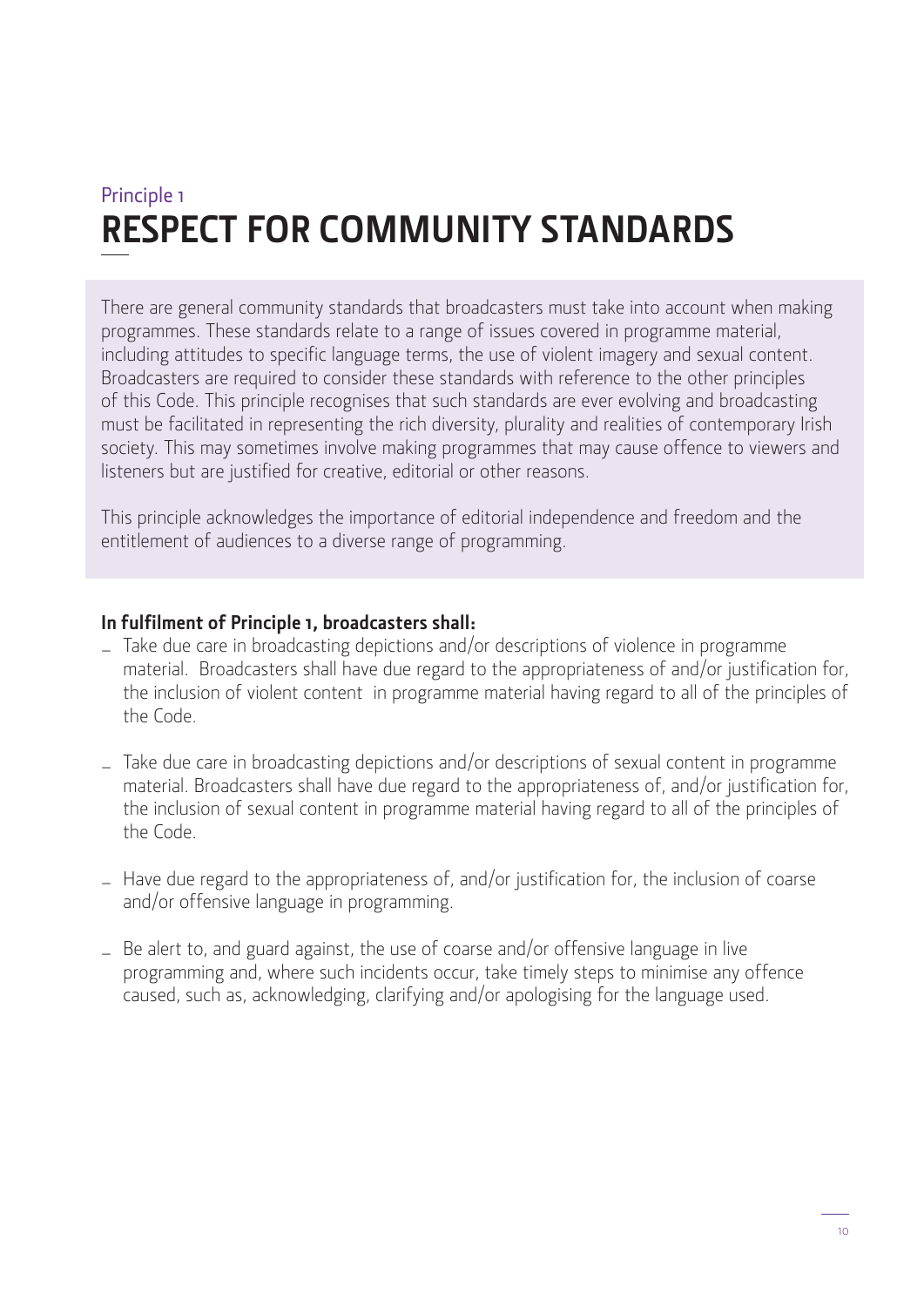## Principle 2 **IMPORTANCE OF CONTEXT**

Harm or offence may be caused solely by the programme material itself or by virtue of the context in which programme material is viewed or heard or because the material is not in line with the audience's expectations. Broadcasters show due care for their audiences by taking into account a range of contextual factors which can influence the viewer or listener's perception of programme material and, hence, the degree of harm or offence that can occur. Such factors include:

- $\overline{\phantom{a}}$  The time at which a programme is broadcast;
- $\overline{a}$  The type of programme (i.e. content, genre, live, pre-recorded or repeat);
- The likely expectations of the audience as to the nature of the particular programme or broadcast service;
- The use of audience information and guidance and the degree to which the nature of the content was brought to the attention of the audience in advance (by means of an acoustic or other warning or through the inclusion of a visual symbol in the case of television programming) to allow a viewer or listener to make an informed choice;
- The likelihood of persons who are unaware of the nature of the content being unintentionally exposed, by their own actions, to that content;
- The type of channel or service on which the programme material was broadcast;
- Whether the inclusion of the programme material complained of was editorially justified; and
- The likely size and composition of the audience for that programme material.

### **In fulfilment of Principle 2, broadcasters shall:**

- Schedule appropriately, taking into account, amongst other things, the nature of the programme material, the likely age range of the audience, the nature of the broadcast service, the particular programme and the time of day when children are likely to be watching or listening to programme material and, on television services, the use of the watershed, which operates after 21.00.
- Have due regard to the established audience expectations of a broadcasting service and to the consequences of any intentional departure from the usual nature of the service.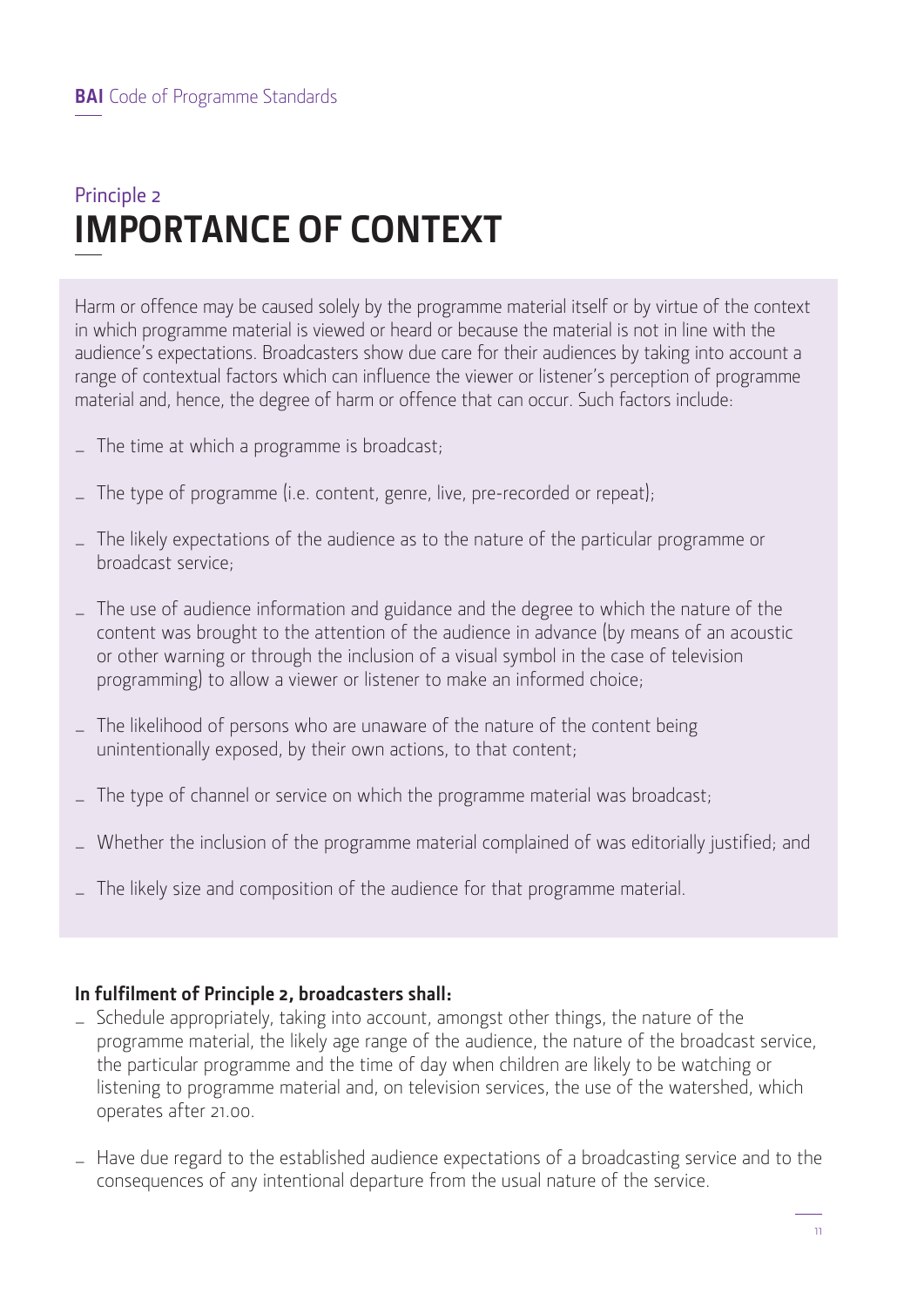- In live programming, take timely corrective action where unplanned content is likely to have caused offence. Such action may be to acknowledge, clarify and/or apologise for such content.
- Use prior warnings and/or include a visual symbol where programme material is likely to offend or cause distress to a significant number of viewers.
- Use an evaluative or descriptive classification system for programme material, where possible.
- Provide appropriate help line contact details for the viewer or listener, where relevant.
- Ensure all audience information and guidance mechanisms are provided in a manner which is clearly audible for radio audiences and clearly visible and audible for television audiences.
- Appropriately promote its audience information and guidance mechanisms.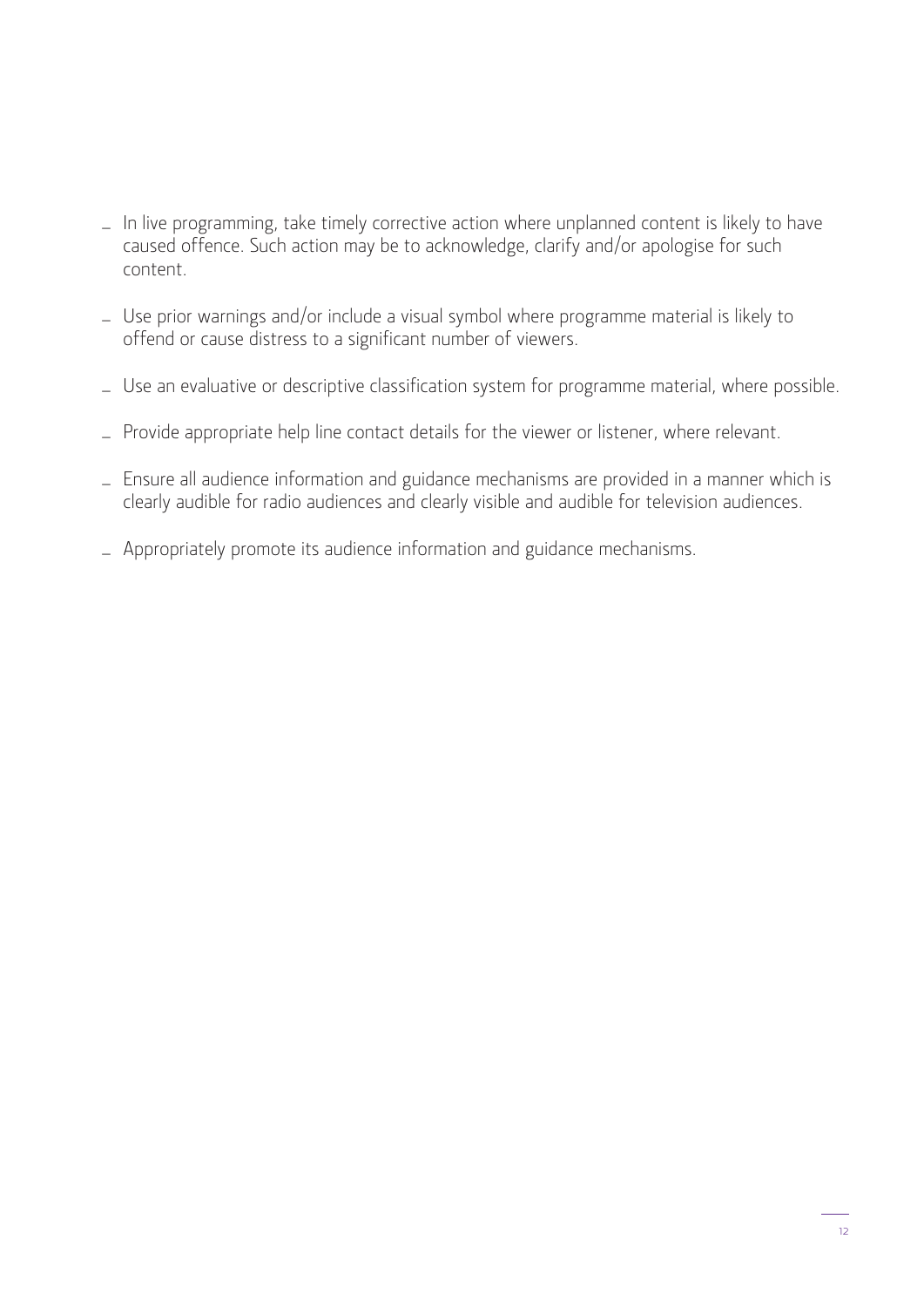## Principle 3 **PROTECTION FROM HARM**

Broadcasting can be a force for public good. In enriching people's lives through entertainment, information or other programming, broadcasters must be free to make programmes that may be provocative or deal with sensitive issues. However, broadcasters must take due care to ensure that audiences are not exposed to harmful content and must provide adequate information to audiences to allow them to make informed choices about what they listen to and watch.

This principle recognises that there are some viewers and listeners who, by virtue of their age, particular circumstances or vulnerability, may be in need of special consideration.

Individual viewers and listeners may require support mechanisms or further information/guidance where they are exposed to content with which they identify strongly by virtue of their own personal circumstances or experiences and that may cause them distress. Some people require protection from programme material that can cause a physical reaction, for example, material that affects those with photo sensitive epilepsy or those who are susceptible to hypnosis. Some viewers and listeners may require protection from content that purports to be one thing when it is another, for example, something seemingly factual that is actually fictional or controversial.

## **In fulfilment of Principle 3, broadcasters shall:**

- Take due care when broadcasting programme material containing characters, actions and personal circumstances with which audiences may identify and which can cause distress, particularly in relation to content such as sexual violence, self harm or suicide, reconstructions of factual events and archive footage. Programme material of this nature shall be accompanied by some form of audience information or guidance, such as prior warnings and help line contact details.
- Not encourage or favourably present the abuse of drugs, alcohol, or solvents or the use of illegal drugs. Depictions and/or descriptions of detailed methods and techniques for administering illegal drugs must have strong editorial justification for their inclusion.
- Not broadcast material that encourages people to imitate acts which are damaging to the health and safety of themselves or others or grossly prejudicial to the protection of the environment.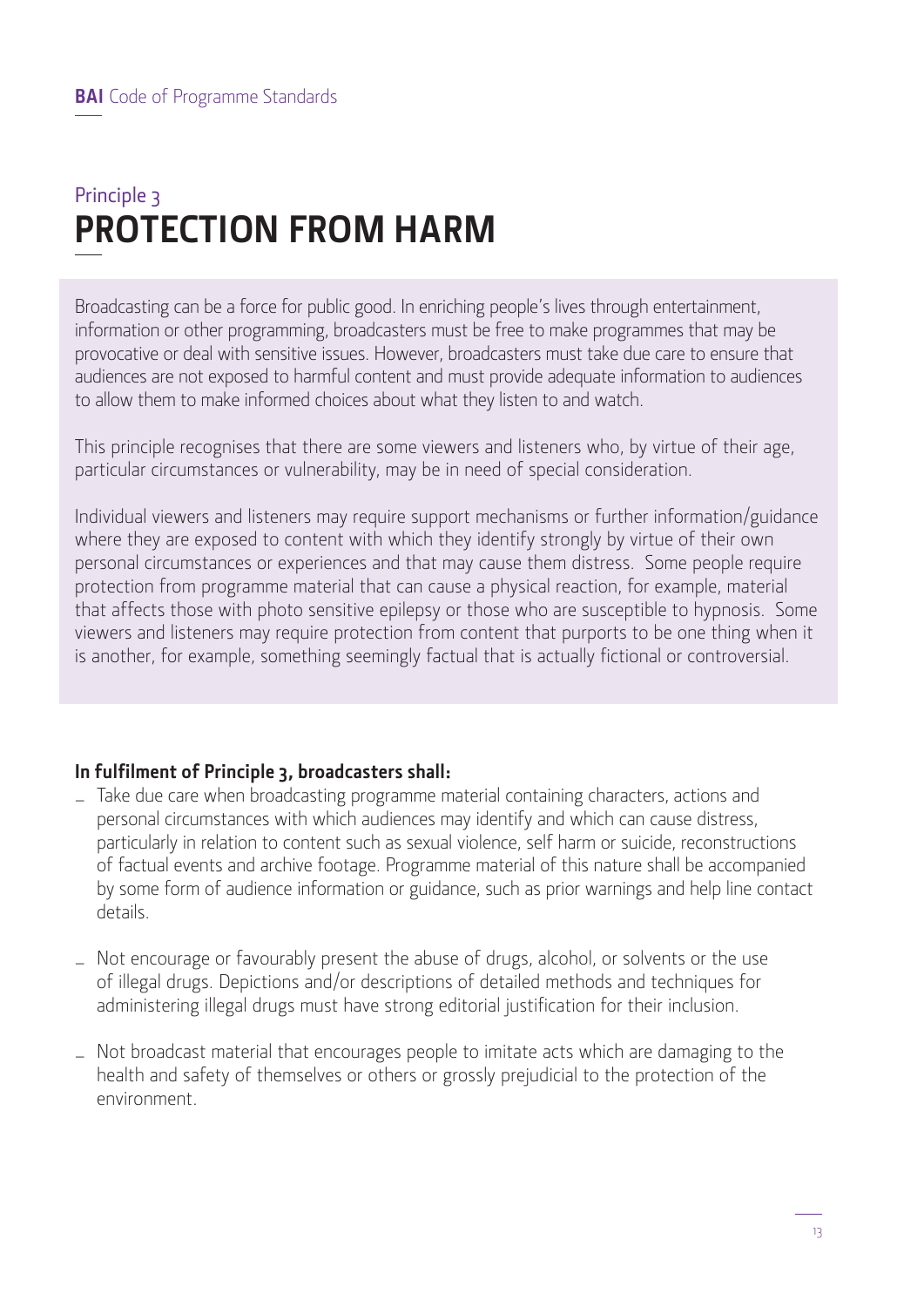- Take due care when broadcasting programme material that includes the simulation of news. Simulated news (for example in drama or in documentaries) must be broadcast in such a way that there is no reasonable possibility of the audience being misled into believing that they are listening to, or watching, actual news.
- Treat demonstrations of exorcism, the occult, the paranormal, divination (including fortune telling) or practices relating to any of these that purport, or may be thought to be real, with due care. When such demonstrations are for entertainment purposes, this must be made clear to the audience. Such demonstrations, whether purporting to be real or for entertainment purposes, must not contain life changing advice directed at an individual upon which they may reasonably be expected to act or rely. This does not apply to demonstrations which feature in films, drama or other fictional programming.
- Take due care with regard to the manner in which hypnosis is conducted during a programme.
- Provide prior warnings, as appropriate, for viewers with photo sensitive epilepsy in a manner which is clearly audible and visible.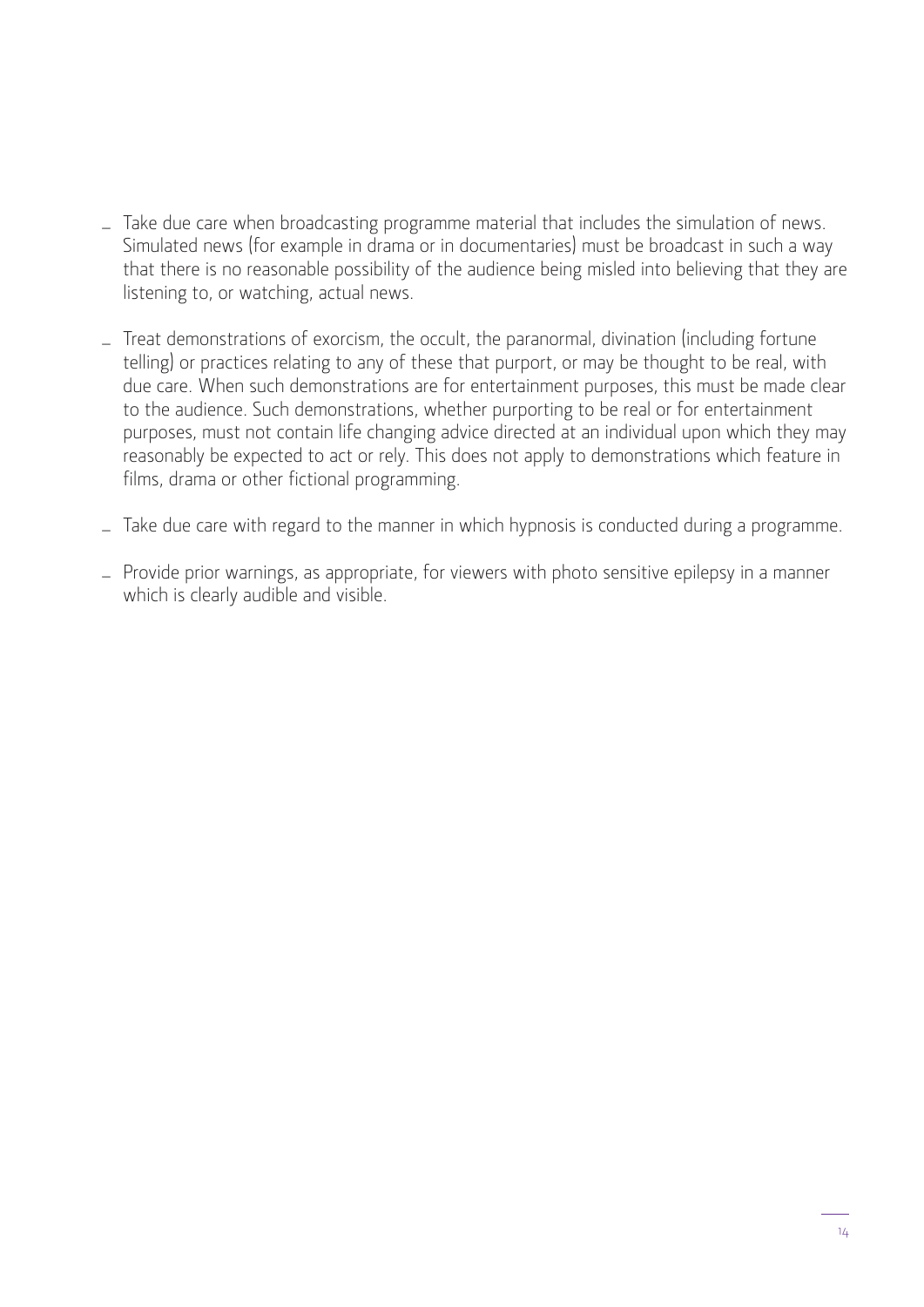## Principle 4 **PROTECTION OF CHILDREN**

Children are viewers and listeners with particular needs and it is expected that broadcasters will respond to the specific needs of children as audience members and protect them from material that is unsuitable for them. This principle encourages broadcasters to respond to the diversity of children's experience and to offer them programmes that have relevance for them. This principle further requires that children are not exposed to programming that would seriously impair their moral, mental and physical development, in particular, programmes involving pornography or gratuitous violence. Broadcasters share a responsibility with parents and guardians for what children listen to and watch and in protecting children from exposure to inappropriate and harmful programme material.

Under the Broadcasting Act 2009, children are defined as persons under the age of 18 years. For the purposes of regulation, the BAI defines children's programmes as programmes that are commonly referred to as such and/or have an audience profile of which over 50% are under 18 years of age. This principle recognises that children of different ages require different levels of protection and broadcasters provide a range of programming for children, some of which may deal with more mature themes, appropriate to the lived reality and experience of older children.

### **In fulfilment of Principle 4, broadcasters shall:**

- Ensure that programme material that might seriously impair the physical, mental or moral development of children is not broadcast when children are likely to be viewing, in particular, programmes that include pornography or gratuitous violence.
- Take particular care when broadcasting programme material to children or at times when children may be watching or listening. This will include, in particular, programme material broadcast before the watershed.
- Take particular care when scheduling programming material that is broadcast either side of programmes that are likely to be watched or listened to by children, such as after the watershed, during school runs, and during school holidays.
- Take particular care to ensure that trailers and promotions for programming not reasonably regarded as suitable for children shall not be shown immediately before, during or after children's programming or before the watershed.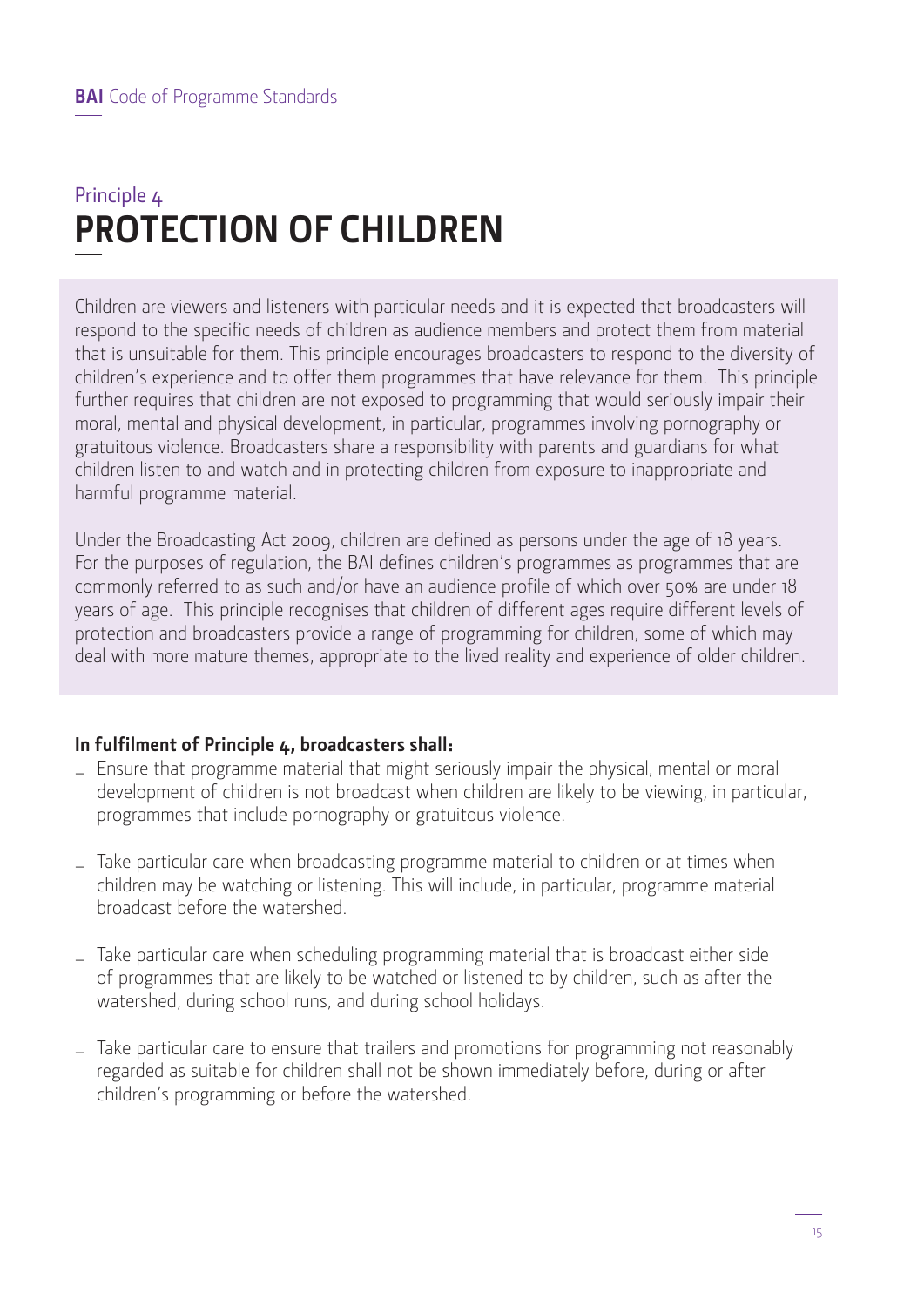## Principle 5 **RESPECT FOR PERSONS AND GROUPS IN SOCIETY**

The manner in which persons and groups in society are represented shall be appropriate and justifiable and shall not prejudice respect for human dignity. Robust debate is permissible as is the challenging of assumptions but programme material shall not stigmatise, support or condone discrimination or incite hatred against persons or groups in society in particular on the basis of age, gender, marital status, membership of the Traveller community, family status, sexual orientation, disability, race, nationality, ethnicity or religion.

### **In fulfilment of Principle 5, broadcasters shall:**

- Not broadcast material involving threatening, abusive or insulting visual images or sounds with the intent to stir up hatred or where it is likely that hatred will be stirred up as a result against persons or groups in society, including on the grounds of race, religion, sex, ethnicity, sexual orientation or nationality.
- Only emphasise age, colour, gender, national or ethnic origin, disability, race, religion or sexual orientation when such references are justified, having regard to the principles of this Code, in particular, the importance of context.
- Recognise that the use of terms, references and images that could be considered offensive to persons and groups in society and associated colloquial terms of abuse aimed at any group requires editorial justification for their inclusion in programming.
- Show due respect for religious views, images, practices and beliefs in programme material. This is not intended to prevent the critical scrutiny of religion by means of information, drama or other programming.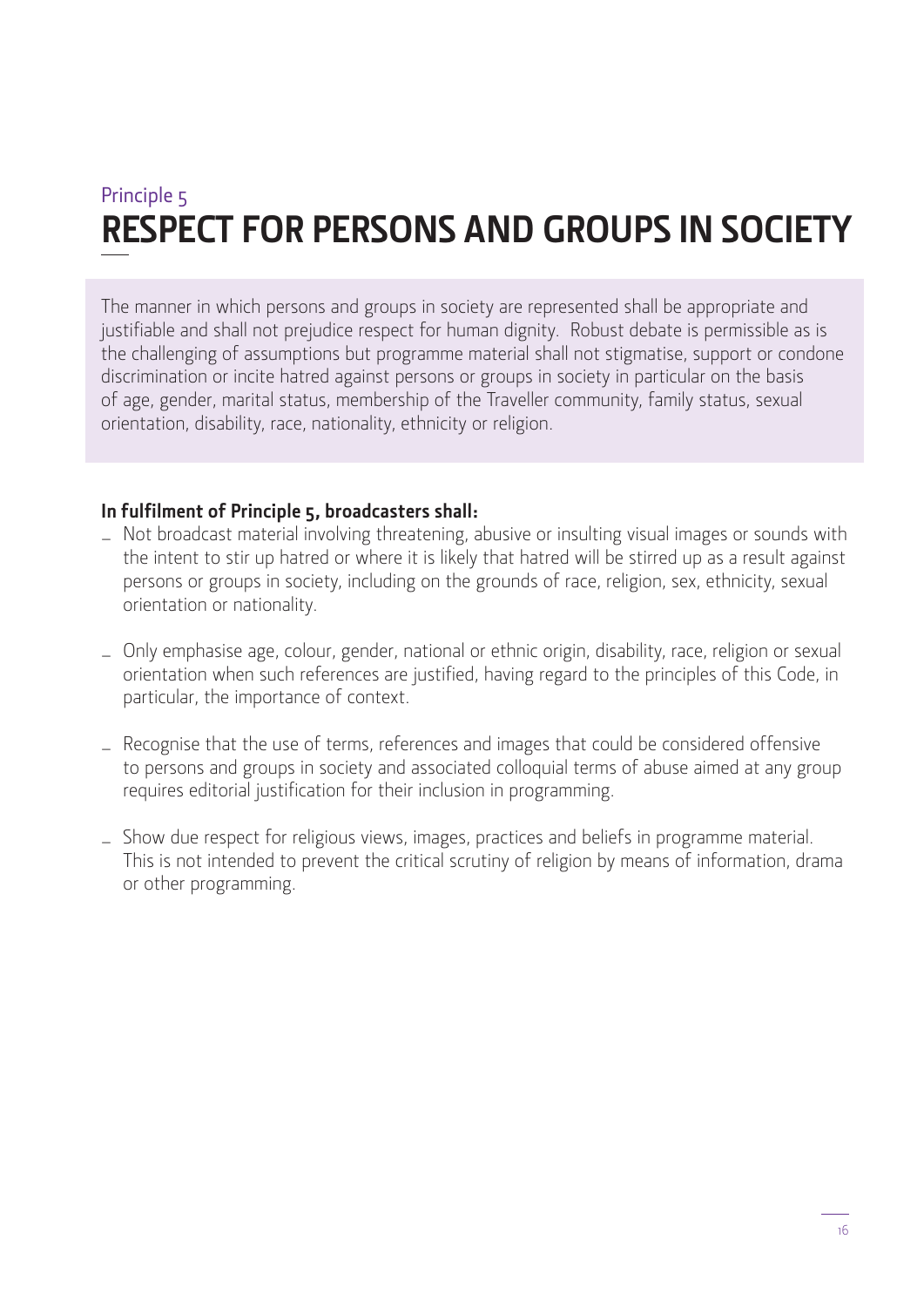## Principle 6 **PROTECTION OF THE PUBLIC INTEREST**

The BAI supports robust and responsible programme making that facilitates viewers and listeners in understanding subjects of public importance and informs them in the public interest. The public interest consideration should not be seen as a test used to limit broadcasting freedom but rather, it is a principle that animates broadcasting and serves a democratic society.

Public interest content may include programme material that:

- Reveals or detects crime;
- Protects public health or safety;
- Exposes false or misleading claims made by individuals or organisations;
- Discloses incompetence of individuals or organisations that affect the public;
- Exposes misuse of public funds;
- Exposes the breaking of the law;
- Encourages and facilitates debate and understanding of social and political topics;
- Informs the public, or raises a debate, on matters of public importance.

However, broadcasters must have regard to other matters of importance to society. In particular, broadcasters shall protect the interests of the audience where the provision of the broadcasting service has, as one of its principal objectives, the promotion of the interests of any organisation. Broadcasters shall not broadcast anything likely to promote, or incite, to crime or as tending to undermine the authority of the State. This principle should not be interpreted to inhibit broadcasters from challenging public policy or having open debates about how government and society does or does not operate. This principle recognises that the public interest can also be adversely affected by the omission of material and/or the inadequate representation of information or viewpoints.

### **In fulfilment of Principle 6, broadcasters shall:**

- Not broadcast material likely to promote, or incite to, crime or as tending to undermine the authority of the State.
- Protect the interests of the audience where the provision of a broadcasting service which has, as one of its principal objectives, the promotion of the interests of any organisation.
- Not encourage behaviour or views that are grossly prejudicial to the protection of the environment. Broadcasters are encouraged to inform audiences of current developments in respect of environmental matters in a manner that gives due weight to the balance of contemporary scientific knowledge.
- Ensure competitions and voting are conducted fairly under rules made known to the audience so as not to mislead the audience.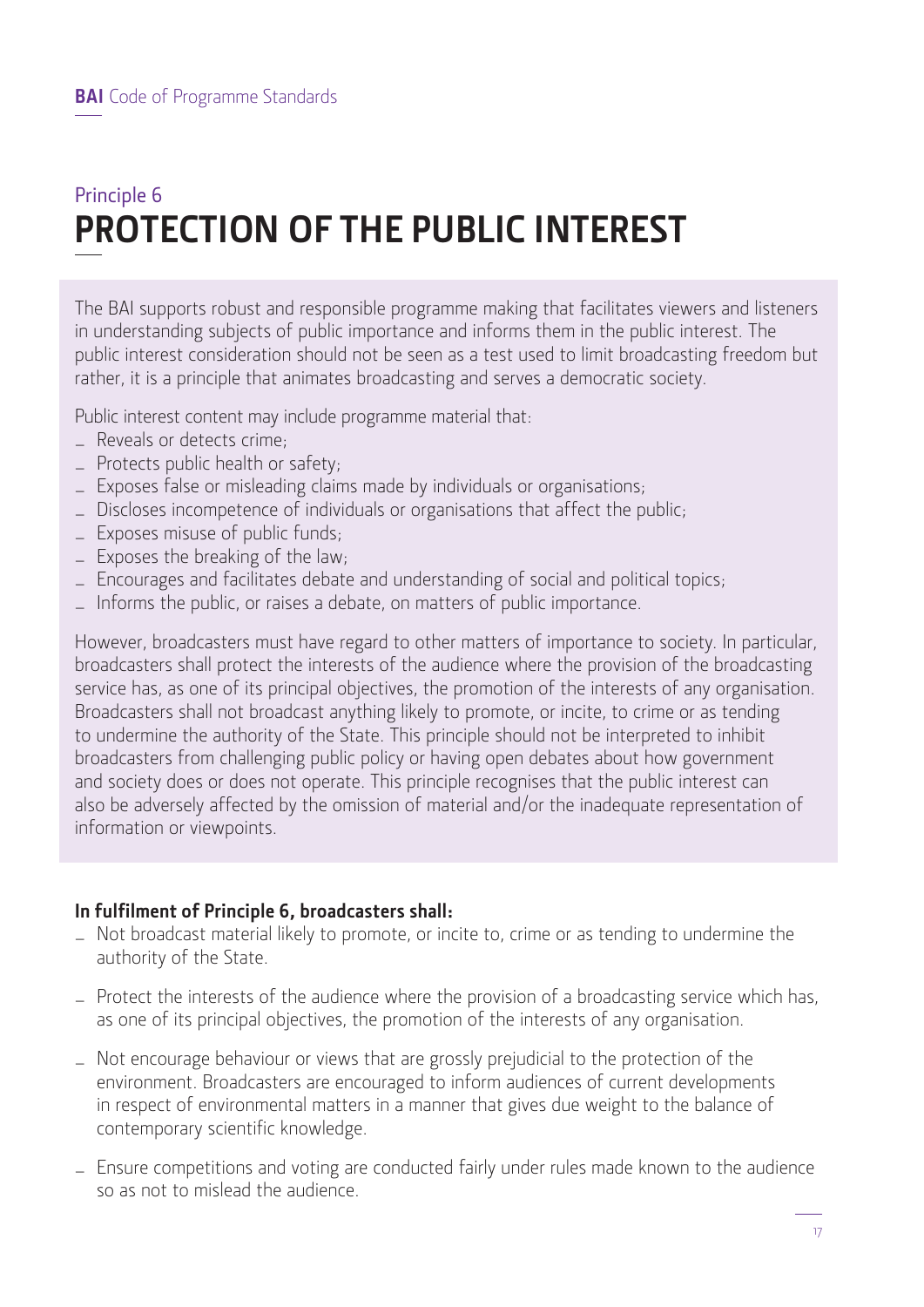## Principle 7 **RESPECT FOR PRIVACY**

This principle recognises that individuals have a right to privacy. Broadcasters shall respect the privacy of the individual and ensure that it is not unreasonably encroached upon either in the means employed to make the programme or in the programme material broadcast.

This principle also recognises that the right to privacy is not absolute. The privacy to which an individual is entitled is that which is reasonable in all of the circumstances. The right to privacy must be balanced against other rights and considerations, such as the public interest, freedom of expression, the rights of others, the requirements of public order and the common good. The privacy of a person may be unreasonably encroached upon where there is no good reason for the encroachment.

The casual or incidental broadcast of people in public settings in a programme shall not, normally, be considered an unwarranted or unreasonable encroachment of privacy.

Complaints regarding privacy must be made by the person whose privacy may have been unreasonably encroached upon. A parent, guardian or representative nominated by the person, may make a complaint on behalf of the person where appropriate.

### **In fulfilment of Principle 7, broadcasters shall:**

- Ensure that any encroachment on the privacy of an individual in a programme or in the means of making a programme is not unwarranted, having regard to the principles of this Code, in particular, the protection of the public interest. Any such encroachment must be proportionate and limited to the degree that is required to inform the audience in the public interest.
- Have due regard to the concept of individual consent and ensure that participants in a broadcast are generally aware of the subject matter, context and the nature and format of their contribution so that their agreement to participate constitutes informed consent.
- Have due regard to the particular considerations that apply in the case of a vulnerable person or a child under 16 years of age, to ensure that the privacy of such persons is never unreasonably encroached upon. Vulnerable people are individuals whose personal circumstances or well-being require that extra care be taken.